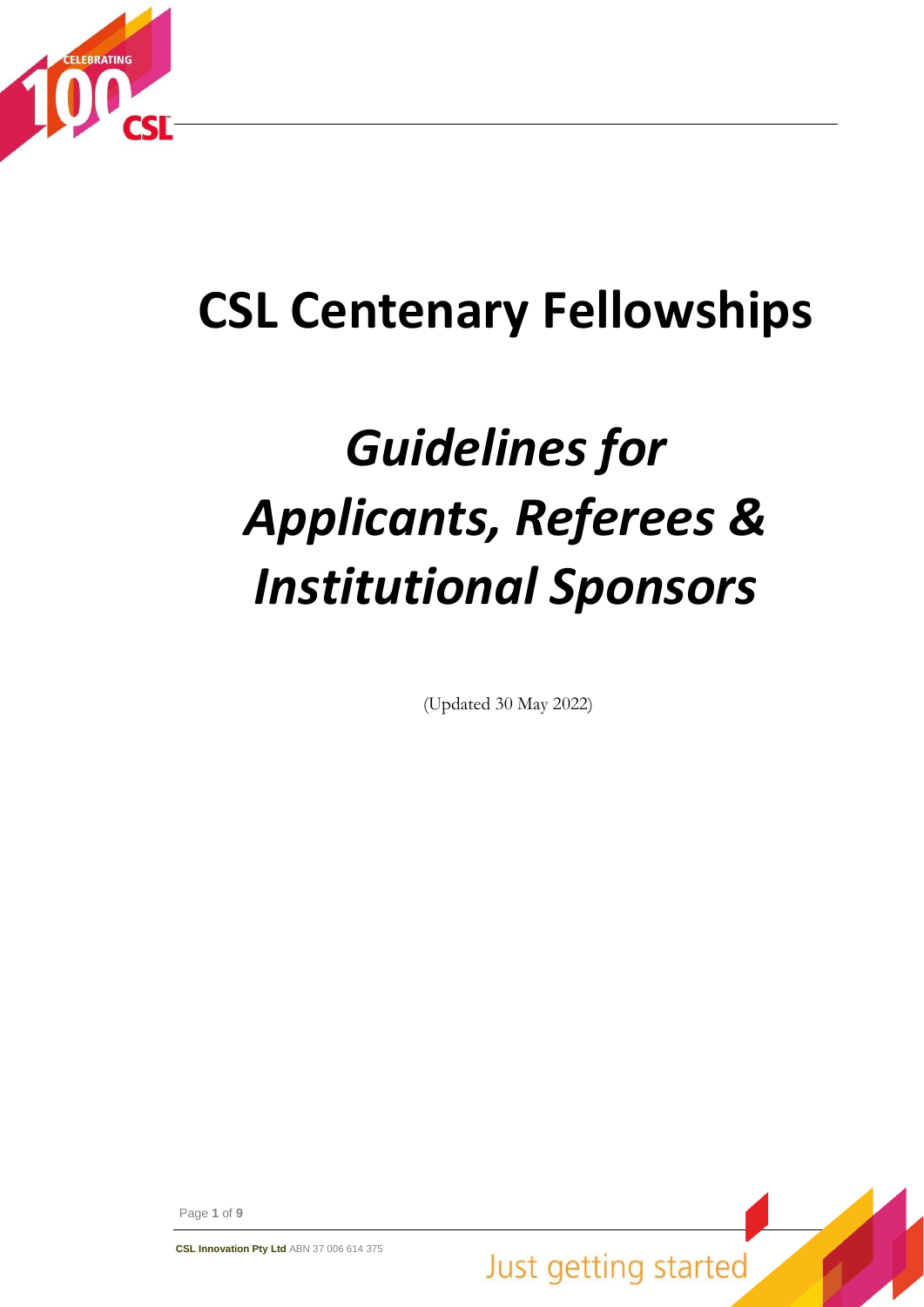

# *Guidelines for Applicants, Referees & Institutional Sponsors*

### *Table of Contents*

| <b>Section</b> | <b>Title</b>                                                     | Page |
|----------------|------------------------------------------------------------------|------|
| 1              | <b>How To Apply</b>                                              | 3    |
| 2              | <b>Preparing Your Application &amp; Supporting Documentation</b> | 4    |
| 3              | <b>Referees</b>                                                  | 8    |
| 4              | <b>Institutional Sponsor</b>                                     | 9    |

Page **2** of **9**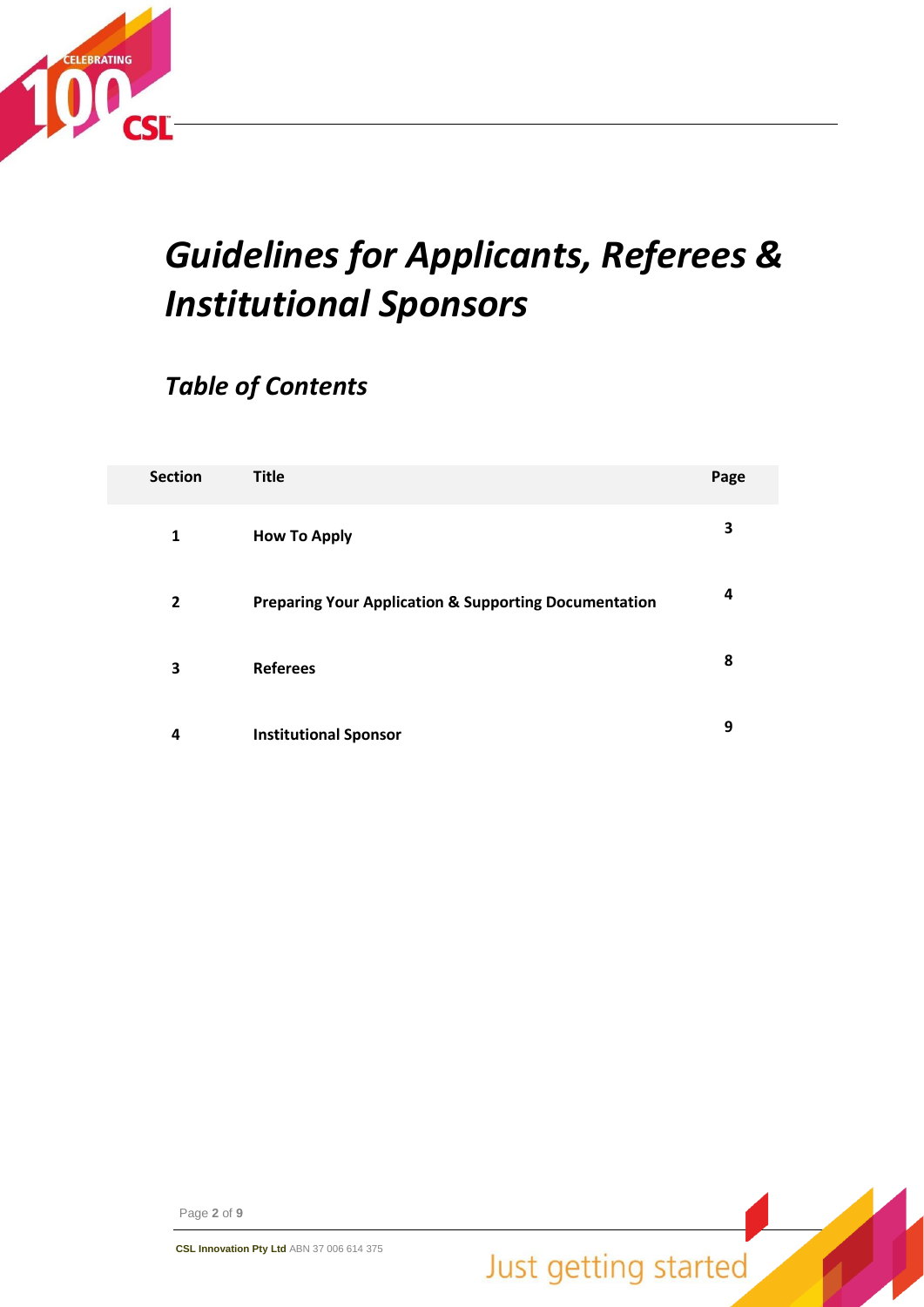

# *1. How to Apply*

| Step 1 | Review the <b>Eligibility Criteria</b> to confirm that you are eligible to apply                                                                                                                                                                                                                                       |
|--------|------------------------------------------------------------------------------------------------------------------------------------------------------------------------------------------------------------------------------------------------------------------------------------------------------------------------|
| Step 2 | Complete your Registration Details online                                                                                                                                                                                                                                                                              |
| Step 3 | You will receive an email confirmation that your registration has been received                                                                                                                                                                                                                                        |
| Step 4 | Prepare your application as outlined on page 4 Make<br>sure you have included:<br>Details of your proposed research project<br>Proposed project budget<br>Your curriculum vitae (including a list of your publications)<br>Two referees reports as outlined on page 8<br>Sponsors recommendation as outlined on page 9 |
| Step 5 | PDF your full application and compile into a single .zip file                                                                                                                                                                                                                                                          |
| Step 6 | Submit your application by email to Centenary.Fellowships@csl.com.au by 31 <sup>st</sup> July 2022                                                                                                                                                                                                                     |
| Step 7 | You will receive an email confirmation that your application has been received                                                                                                                                                                                                                                         |
| Step 8 | Successful applicants will be notified by 30 September 2022                                                                                                                                                                                                                                                            |

If you do not receive the notifications for steps 2 or 7 within 24 hours of submission please contact Lina Papalia at [Centenary.Fellowships@csl.com.au o](mailto:Centenary.Fellowships@csl.com.au)r 0477 314 219

Page **3** of **9**

**CSL Innovation Pty Ltd** ABN 37 006 614 375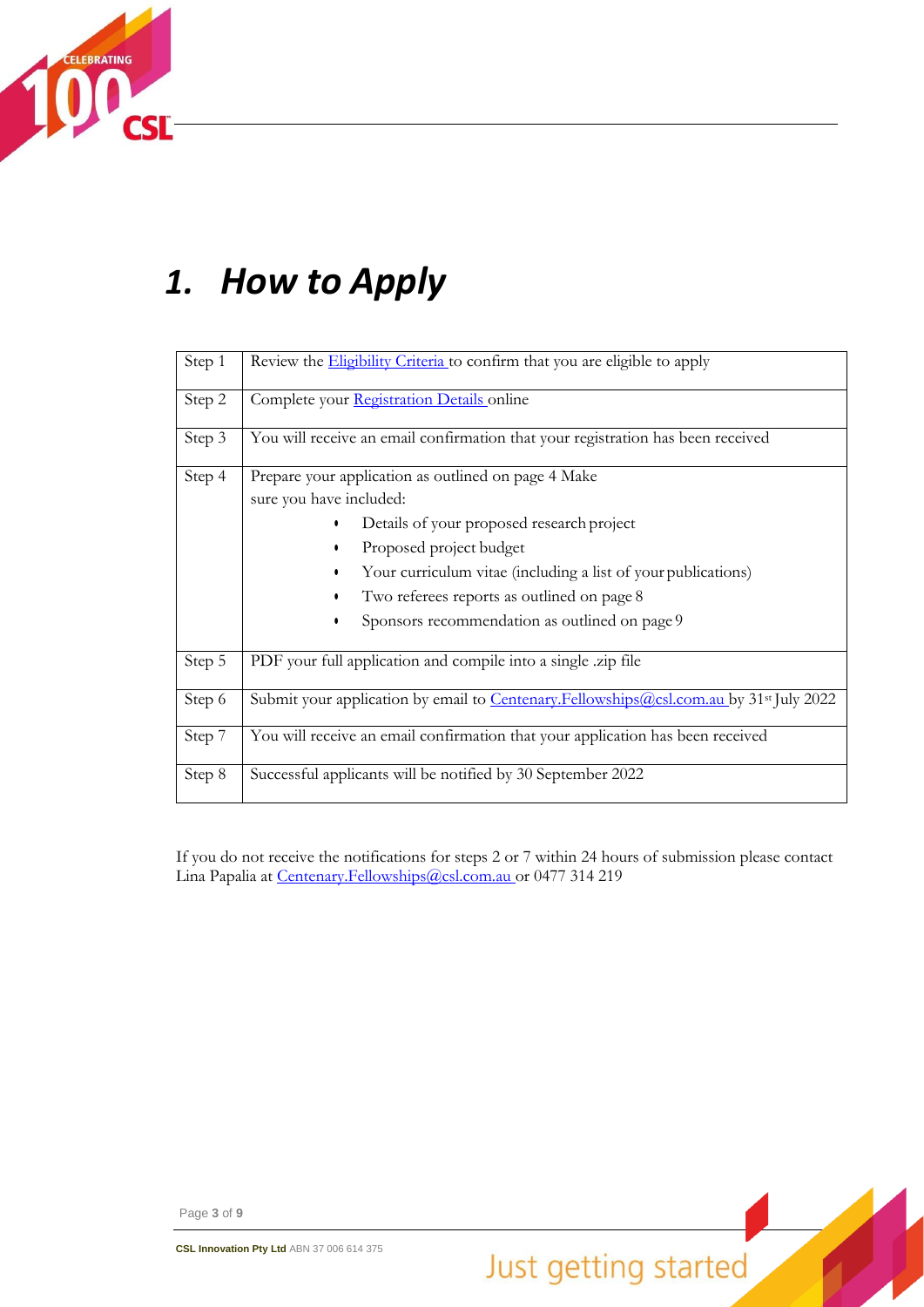

# *Supporting Documentation 2. Preparing Your Application&*

Applicants should prepare their application including the supporting documents as per the content and formatting advice included below.

### *2.1 Formatting & Saving Documents*

Where possible documents should be formatted using;

- Arial font
- Font size 11
- Single line spacing
- Page margins 2.54 cm each side
- Header to include name of document: CSL Centenary 2023\_Applicant Name\_ Institution\_Type ofDocument.pdf
- Footer to include page numbering: Page x of y
- Portrait layout

Please name separate files using the following format:

CSL Centenary 2023\_Applicant Name\_Institution\_Type of Document.pdf

(example: CSL Centenary 2023\_John Smith\_QIMR\_Budget.pdf)

Once compiled, all documents should be saved into a single .zip file named:

CSL Centenary 2023\_Applicant Name\_Institution.zip

(example: CSL Centenary 2023\_John Smith\_QIMR)

### *2.2 Details of Proposed Research Project*

Please limit this to six pages (exclusive of references) and incorporate the following headings:

#### • *Aims of the Project*

Describe the specific objectives and potential significance of the proposed research. Hypotheses to be tested should be clearly stated.

#### • *Background*

Describe the research/discovery/personal professional background which has contributed to the proposed research project.

Page **4** of **9**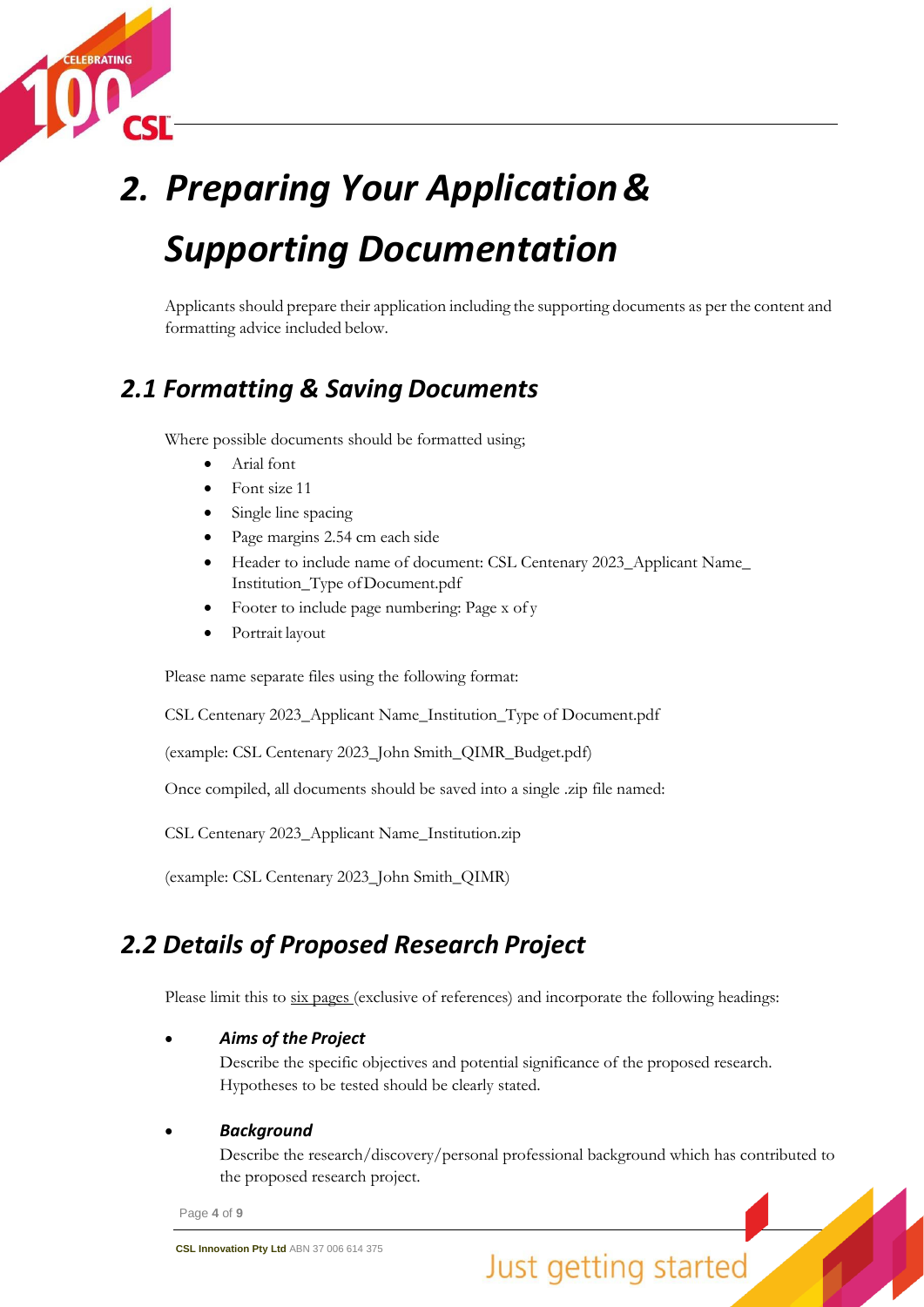

#### *Research Plan*

The CSL Centenary Fellowships are relatively long-term, five year fellowships. Please describe your research plan attempting to articulate a research pathway for the near-term (1 year) and longer term (five years).

### • *Expected Outcomes and Significance*

Please explain the expected outcome and significance of your research project at the conclusion of the 5 year fellowship. Discussion which includes the likely personal/professional impact as well as the impact of the fellowship/research at your chosen research institute would be well-regarded.

### • *Ethics Approval*

In line with standard protocol at your chosen medical research institute, prior to commencing any work involving human or animal experimentation, relevant ethics approval must be granted by the Institutional Ethics Committee. Given the variation in research stages, ethics approval is not required prior to submitting this application but if it has already been granted please provide details. A letter of approval from the issuing Ethics Committee will suffice.

### *2.3 Project Budget*

Please provide details of the proposed budget for your research project detailing how you envisage the \$1.25 million fellowship being expended across the five years of annual \$250,000 allocations. This may be submitted in excel format and should include:

#### • *Salaries*

Provide details of the salary allocations (the fellowship is intended to include at least a fulltime salary for the primary fellow and potentially a research assistant). Please include superannuation allowance etc.

#### • *Consumables & Equipment*

It is expected that a portion of the fellowships monies will be expended on laboratory consumables and equipment to support the nominated research project.

#### • *Justification of Budget*

Provide a high-level justification for the proposed resource allocation.

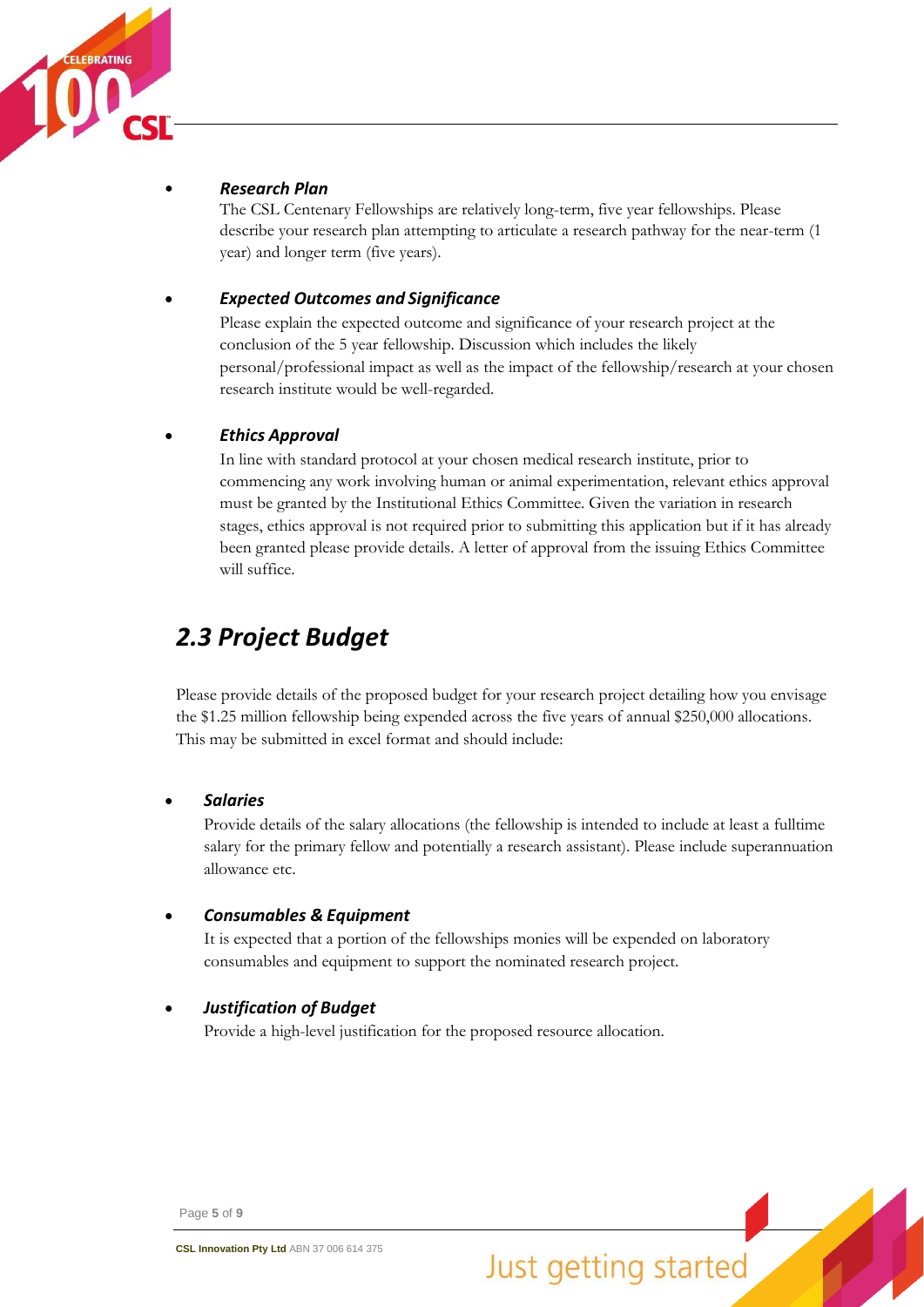

### *2.4 Professional & Academic Background*

Please provide your full curriculum vitae including specific details as listed below. If not already covered by the categories listed please feel free to include details of any other relevant information which would support your application.

Note that several categories ask for an indication of your existing and anticipated time commitments, this is because CSL is keen to understand what percentage of your working week would be spent on research activities related to the fellowship if your application is successful.

### • *Academic Background*

Please provide details of your academic background including degrees, prizes, distinctions and/or other special qualifications awarded and where and when they were awarded. If you are shortlisted for a fellowship we will require certified academic transcripts.

### • *Current Employment*

Provide details of your current professional appointment/s, indicating the size of your research group, availability of research infrastructure and any future changes to the situation that may impact your application for this fellowship.

### • *Current and Recent Research Funding*

List any grants held over the last 4 years, stating the name of the awarding body, name(s) of the grant holder(s), title of the project, amounts awarded, your role in the project, start and end dates of support. For all active grants, indicate the number of hours per week spent on each project and how the currently active grants would relate to this application.

### • *Current Professional Appointments*

In addition to your primary position please list all other professional academic responsibilities, indicating the number of hours per week spent undertaking these. (CSL is keen to understand if you are successful in being awarded a CSL Centenary Fellowship what percentage of your working week would be spent on research activities related to the fellowship).

### • *Previous Appointments*

Please list details of your previous appointments in chronological order. Absences from fulltime academic research (e.g. involvement with industry, parental leave, academic teaching appointments, clinical appointments) should also be detailed.

### • *Current and Previous Research Collaborations*

Please detail your past and current research collaborations indicating the type of involvement and highlighting any publications resulting from the collaborations.

### • *Peer Review Involvement*

Please provide details of your involvement with peer review, including grant application review for funding bodies, manuscripts, editorial board responsibilities and similar.

Page **6** of **9**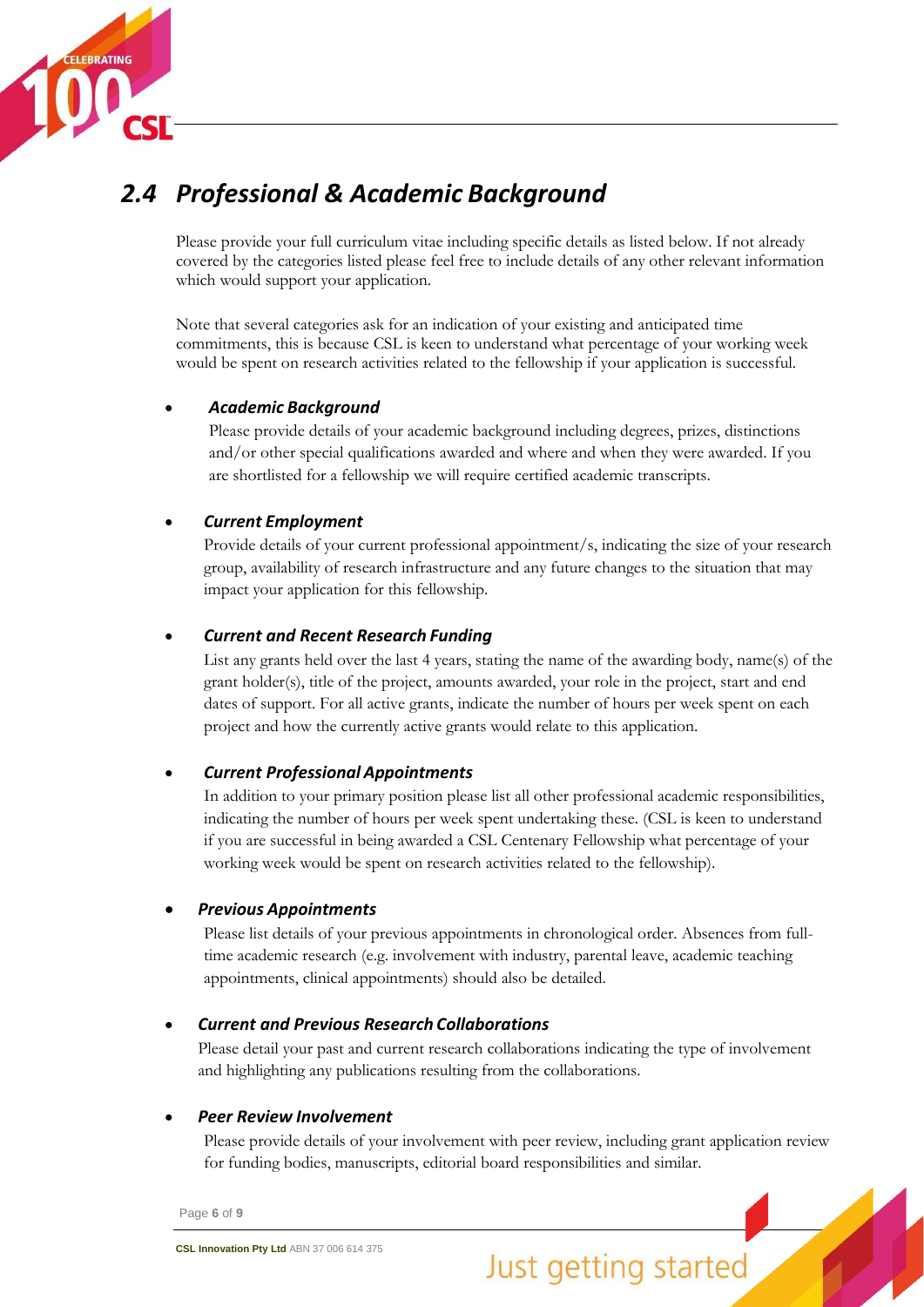

### *Most Significant ResearchContribution*

Indicate your most significant research contribution to your field and how it has influenced the field.

### • *References/Publications*

Please provide a list of your publications and references numbered in chronological progression and sorted into research publication subcategories.

- Journal article\*
- Review\*
- Book / Chapter
- Conference papers or abstracts
- Any other publication
- Patents (include status and country)

\* Impact factor for each journal article or review must be included

Please nominate up to 4 of the most significant papers you have published. The reason for including these should be outlined. You are not required to submit these with your application but they should be available on request.

### • *Disclosure of matters involving candidate that could bring CSL into disrepute*

A statement, in no more than 500 words, of known previous or current allegations, investigations or other relevant matters (personal or professional) that may bring CSL into disrepute.

#### • *Career disruptions - optional*

If your career has been interrupted, delayed or constrained by reasons including, but not limited to, parental leave, carers leave or chronic illness, please summarise the nature of the interruption, when and how long it occurred. See FAQs, item 14, for how to capture this information.

Page **7** of **9**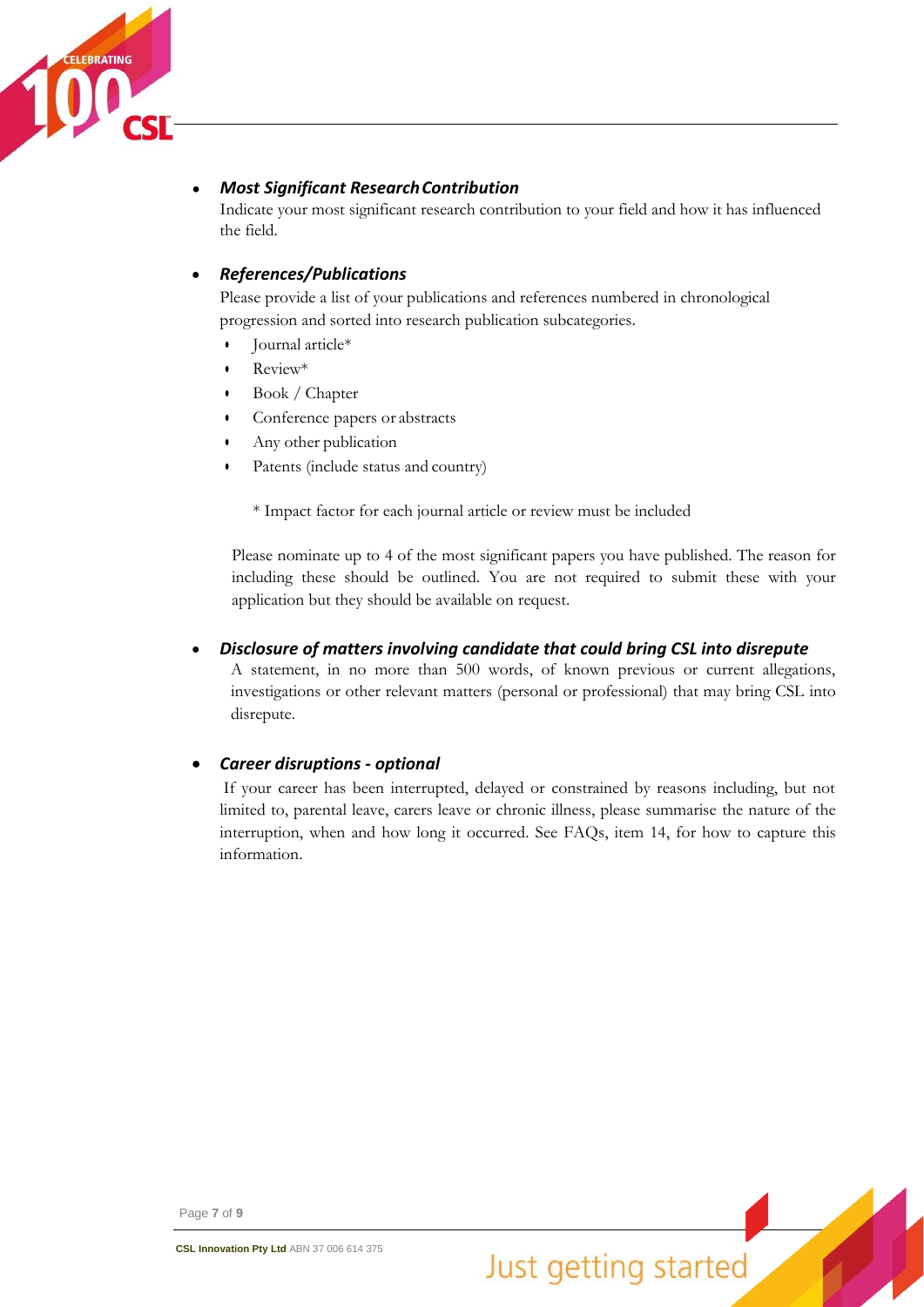

# *3. Referees*

Applications for the CSL Centenary Fellowships must be accompanied by written references from two referees.

Applicants should invite their chosen referees to provide them with a professional reference (maximum of two pages), on letterhead if possible, including:

- Referees name, title and contact details
- How long has the referee known the applicant and in whatcapacity?
- In the referee's opinion does the applicant possess scholastic and technical ability to pursue the research program that has been proposed?
- In the referee's opinion what is the applicant's potential and future in Australian medical research?
- How would the referee assess the potential, quality and feasibility of the proposed research project?

During the fellowship selection process referees may be contacted by members of the Fellowships Selection Committee should further information be required.

Referees reports are treated as strictly confidential and will be available only to members of the Fellowships Selection Committee and the secretariat.

Each referee's report must be saved as PDF format and provided as part of the candidate's application documentation.

Page **8** of **9**